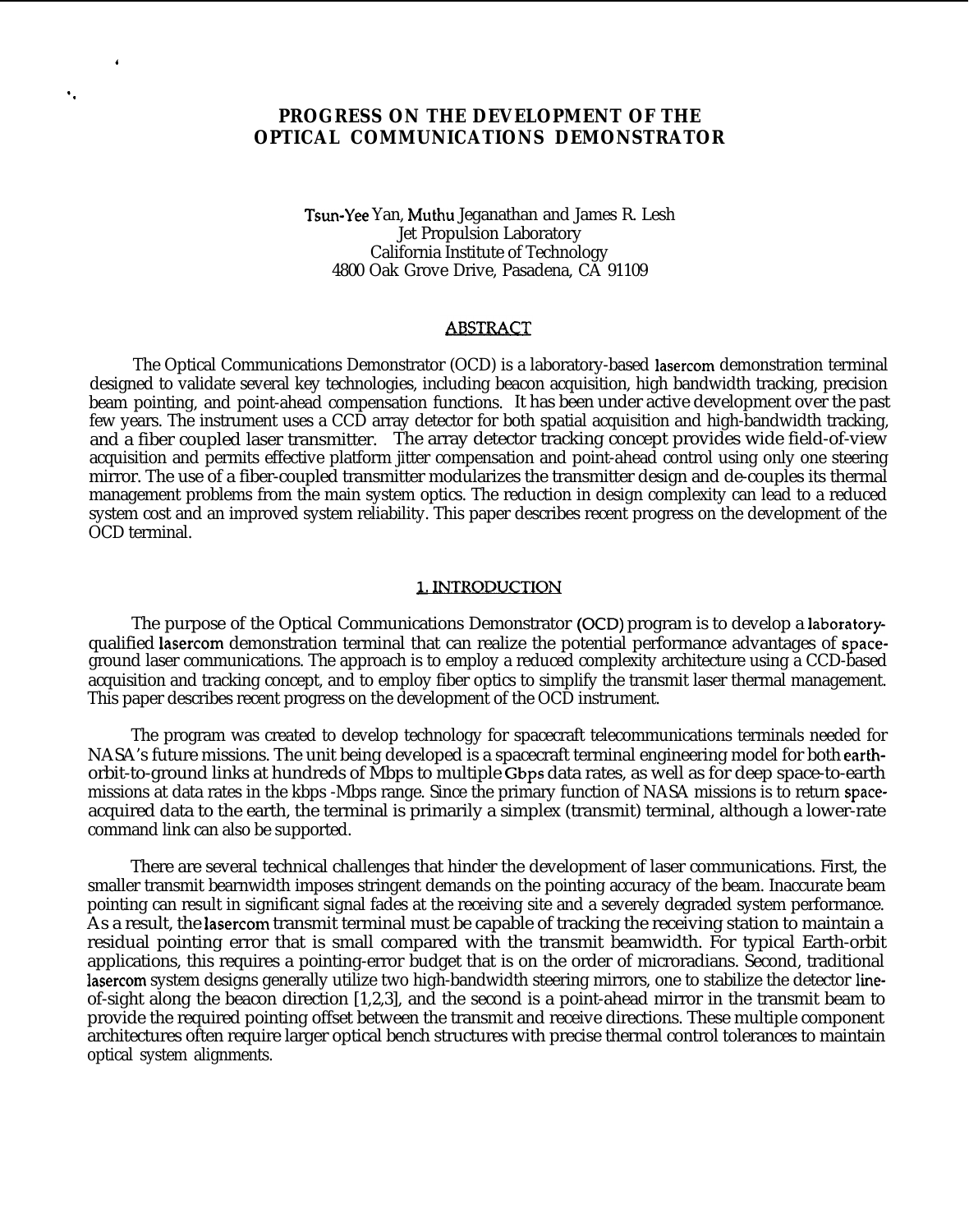The OCD terminal uses a "minimum complexity" architecture [4] (see Figure 1) which uses only one steering mirror and one detector array for the beam control functions of acquisition, tracking, transmit/receive co-alignment, point-ahead control and point-ahead monitoring. A large format CCD array is used for initial beam acquisition as well as sub-frame fast tracking to deduce the position of the transmit optical axis of the system relative to the receiver beam. The array detector design also permits direct optical tracking of the pointahead angle without additional sensors. The reduction in the number of detectors and steering elements leads to further simplification of the optical design and can potentially ease system reliability engineering problems.

In this paper, progress in the development of the OCD terminal will be described.

 $\ddot{\phantom{a}}$ 

## 2. OCD DEv**ELOPMENT**

The concept of the OCD has been developed and described in detail previously [4]. Although the instrument is designed to demonstrate technologies in the laboratory, it is expected that the same model can satisfy acquisition and tracking, as well as communications link requirements similar to those of a low Earth orbit-to-ground link. The design is compatible with high-data-rate communications from Earth-orbit, or at much more modest data rates from deep space.

Figure 2 shows the Telescope Optics Assembly (TOA) of the OCD Instrument, which constitutes the heart of the system. It consists of a telescope, the acquisition and tracking detector, and the opto-mechanical components needed for steering and collimation. The design uses a single aperture to maintain tight pointing alignment between the transmit and receive paths. The combined primary and secondary mirror produces better than one-half wave quality after alignment. The transmit laser is located away from the telescope, and is coupled to the main optical assembly using a single mode optical fiber.

The initial prototype large format detector array utilized the lowest 100x1OO pixel area of a Thomson TH7863 288x384 format CCD chip. A "windowed" read operation was performed by clocking the vertical transfer lines of the CCD such that only the lines containing the areas of interest would be read on a pixel-bypixel basis; whereas other lines would be skipped without being read. Even with a combination of a windowread and a 40 Mhz DSP processing system, the maximum achievable frame update rate with this detector was less than the desired 2kHz rate. A decision was made to customize a commercial Dalsa 128 by 128 camera using the same window-read philosophy. The original Tracking Preprocessor Assembly (TPA), which provides the supporting signal processing, was redesigned to accommodate the change. The resulting camera meets the 2 kHz tracking update rate requirement for the prototype design.

In a laboratory demonstration of the tracking concept, the tracking array and steering mirror are mounted on a Sagebrush gimbal received as surplus equipment from the Air Force ROME Laboratory. The gimbal provides coarse pointing of the detector and steering mirror to orient its line-of-sight during initial acquisition. This gimbal does not provide adequate pointing accuracy for the developmental terminal. Accordingly, a worm drive gimbal has been procured from Automated Precision Inc.

The OCD has been calibrated and aligned in the laboratory using a Zygo interferometer. The interferometer produces the beacon signal to be imaged onto the detector array. A small portion of the OCD'S transmit laser signal is also imaged onto the focal plane. By reading out the areas of the detector containing the focused beacon signal and transmit signal, and by calculating the image centroid, the angular difference between the beacon and transmit signals is accurately deduced. This is then compared against the desired point-ahead angle to derive the steering mirror control signals. This tracking behavior has been successfully demonstrated in the laboratory using the detector array and the steering mirror, and the resulting equipment has now been integrated into the OCD Telescope Optical Assembly housing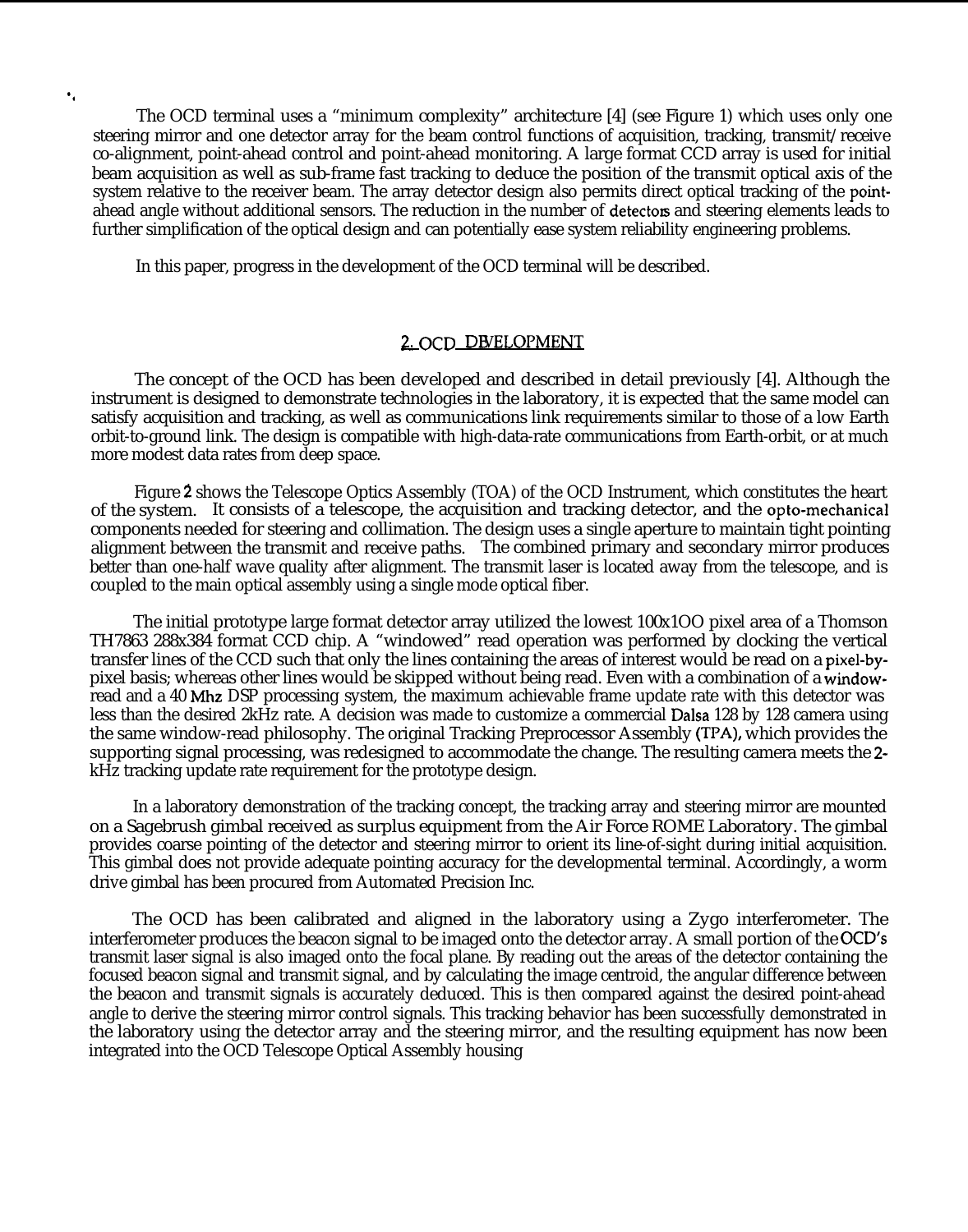# 3. OPTICAL AND OPTO-MECHANICAL DESIGN

In order to provide effective signal delivery, the lasercom optical design must provide a high Strehl ratio for the transmit signal. The design must also provide sufficiently good image quality for both the received beacon signal and the boresight signal such that position determination based on the focal plane image can be effectively accomplished. Additionally, the design must provide high throughput, good background rejection, and sufficiently wide beam steering range.

Shown in Fig. 3 is a diagram of the optical setup [5]. The optical assembly provides three optical paths for the signals: a transmit signal path to relay the signal from the laser input to the output aperture and perform the beam steering function; a receive optical channel to relay the incident beacon signal from the input aperture to the tracking detector; and a boresight channel to relay the transmit signal to the receiver focal plane for both boresight tracking and point-ahead calibration purposes. The receive data detector is not implemented, although it is relatively straightforward to include it in the system. Note that the acquisition path is not steered by the beam steering mirror. An alternative design in which the steering mirror controls both the transmit and received optical paths was also evaluated. It was felt that a system which steers only the transmit optics beam can have less stringent relative alignment requirements between the transmit and receive paths as the boresight error can be calibrated in real time.

The three optical paths in the telescope optics assembly are described as follows:

 $\vert$  .  $\vert$  '

**I**

**",**

.

1. Transmit Optical path is was also evaluated. It was felt that a system which steers only the transmit optics beam<br>can have less stringent relative alignment requirements between the transmit and receive paths as the bor exit aperture of the main telescope, and includes the beam collimation/ beam steering optics and the output telescope. The purposes of the transmit path are (1) to expand the modulated optical signal from the fiber output into a collimated beam covering the transmit aperture, and (2) provide high bandwidth steering control of the transmit signal line-of-sight relative to the beacon incident direction. The transmit path includes collimator optics to collimate the signal delivered from a single mode optical fiber, a beam steering optical element to provide tip-tilt control of the transmit line-of-sight, a dichroic element to combine the transmit and receive paths, and an output beam expander/telescope for final beam collimation.

2. Receive Optical Path: The receive path includes the common telescope to collect the beacon uplink signal, the dichroic element to separate the receive path from the transmit signal path, a narrowband optical filter to reject the out-of-band background noise, and focusing/imaging element(s) to image the beacon signal onto the focal plane detector array. The purpose of the receive path is to image the beacon source onto the tracking detector assembly. The receive optical path is not controlled by the fast steering mirror element.

3. Boresight Path: The boresight path couples the transmit and receive channels to provide a real-time reference signal for the point-ahead angle. The Boresight Path originates from the input fiber coupler and terminates at the tracking detector focal plane, and include the transmit collimator, relay elements, dichroic beam splitter, a retro mirror, and the receive imaging lenses. There is a need to distinguish the beacon signal and the boresight signal when the beacon and transmit signals are co-aligned. This is accomplished by introducing an angular offset in the boresight path such that the angular separation between the boresight and beacon signals is a fixed amount,

# **4. ACOUISITION AND TRACKING CONTROL**

The large format array detector required for high bandwidth tracking can be implemented using either the charge coupled device (CCD), which provides serially addressable pixels, or randomly addressable devices such as the CIDs or Active Pixel sensors (APSs) [6]. Random access devices have shorter access time and hence have the potential of achieving higher tracking bandwidth. However, the technology is less mature and the devices are not as readily available. At the same time, recent advances in CCD fabrication technology have resulted in high readout rate devices with high quantum efficiency and essentially no dead zones. For these reasons, the CCD was chosen for implementation.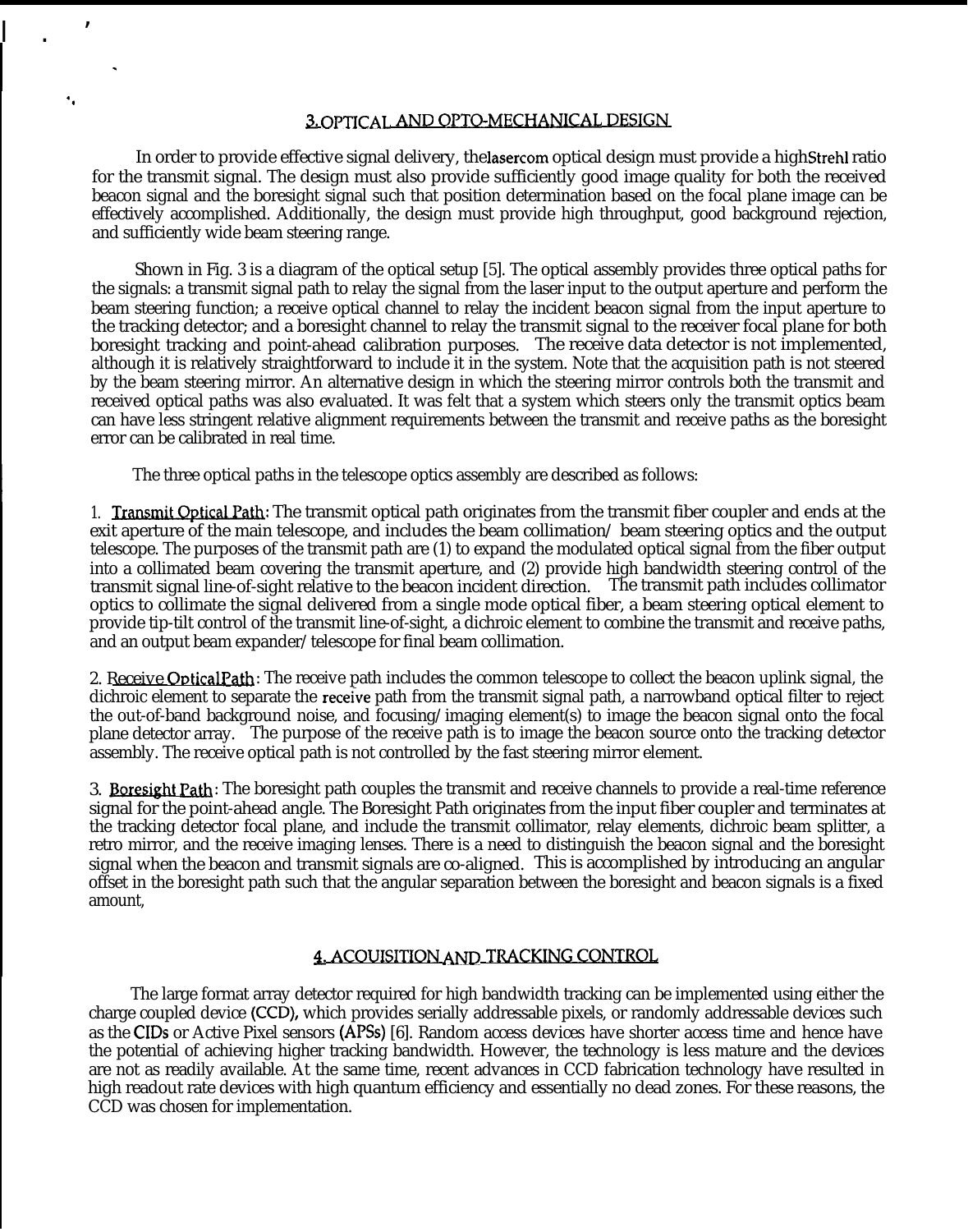In order to effectively acquire the remote beacon in the presence of initial attitude uncertainty of the host spacecraft, the acquisition detector array must possess a sufficiently large field-of-view to cover the uncertainty zone. For modern spacecraft, this is typically on the order of 1 mrad. At the same time, the pixel resolution of the CCD must be sufficiently fine such that the error in position information derived from the CCD is small compared to the desired pointing accuracy. For a 10 cm transmit aperture system operating with a near diffraction limited beam, the required pointing accuracy is on the order of 2 urad.

**'.**

Pointing error for a lasercom system can result from (a) error in position determination, (b) boresight calibration error not detectable by the tracking detector, and (c) residual errors not compensated by the pointing control loop. A simple pointing budget which divides the pointing error into component contributions is shown in Table 1. Errors in position determination are due to detector noise and algorithm error. The detector noise includes contributions from (1) detector read noise, (2) non uniformity of the detector responsivit y, (3) dead zone and other lossy effects, and (4) signal shot noise. The algorithm error is due to the fact that, for bandwidth considerations, a simple centroiding algorithm is used rather than a more accurate maximum likelihood algorithm. This simpler algorithm introduces residual bias in the centroid estimate. For a CCD operating with a 10 yrad pixel field-of-view, it is estimated that under the expected link environment, the error due to position determination can be controlled to within 0.75  $\mu$ rad. The boresight alignment error is estimated to be another  $0.75$   $\mu$ rad.

The residual tracking error of the pointing control loop is the platform jitter not properly compensated for by the pointing control subsystem. Generally, a higher bandwidth control loop can more effectively compensate for the platform jitter and hence has a lower residual pointing error. For tracking a ground-based station from a space-based laser transmitter, the required image centroid update rate should be on the order of 2 kHz. The main factors limiting the control loop bandwidth are the loop delay (sampling rate) and the fine steering mirror frequency response. In normal operation, the CCD must integrate over a certain period of time. The image is then read out sequentially and processed to derived the pointing control. Conventional CCD imaging systems read out every pixel in the detector. Because of the large number of individual pixels in an array detector, a detector with the required field-of-view and pixel resolution will generally have a relatively slow frame read speed. To achieve the desired update rate, either a smaller format device [3,7] or a large format device with multiple-readout channels [8] is required. However, a small format detector cannot provide the large field-ofview desired for initial acquisition, and the multiple readout channel devices require complex electronics arrangements.

A third alternative is to read out only the portions of the device that contain the tracking images. At the beginning of the read cycle, the image zone is transferred into the storage zone such that integration can be conducted independent of the subsequent image readout. A "windowed" read operation can then be performed by clocking the vertical transfer lines of the CCD such that only the lines containing the areas of interest will be read on a pixel-by-pixel basis; whereas other lines will be skipped without being read. With a combination of a window-read and a fast processing system, the desired 2kHz update rate can be achieved using a single readout port device. The minimum frame integration time is equal to the sum of frame transfer time and readout/data processing time. Since the CCD integration effectively introduces a delay which is 1/2 of the frame integration period, the overall average loop delay is approximately 1.5 times the frame integration time.

Instead of using the entire array for tracking, only the lowest 10x1O pixel areas around the located beacon and transmit signal regions are used for tracking because of readout speed considerations. A novel interface circuit is used to provide access synchronization between the CCD camera and the main control processor. The main processor is responsible for computing the image centroids and control law implementation. Actual pointing control is accomplished by outputting the control voltages via a pair of D/A converters to a two axis beam steering mirror (TABS-II) from General Scanning. The mirror has a 17 Hz first resonance frequency, and is located at a conjugate surface to the exit pupil of the telescope such that tilting the mirror effectively controls the output beam direction. Analysis of the pointing control loop indicates that with a loop delay of  $500 \mu s$  and a centroid update rate of 2 kHz, an rrns pointing error of less than 1.2  $\mu$ rad can be achieved. Furthermore, the control loop will have a gain margin greater than 4 dB and a phase margin greater than 53 degrees [9].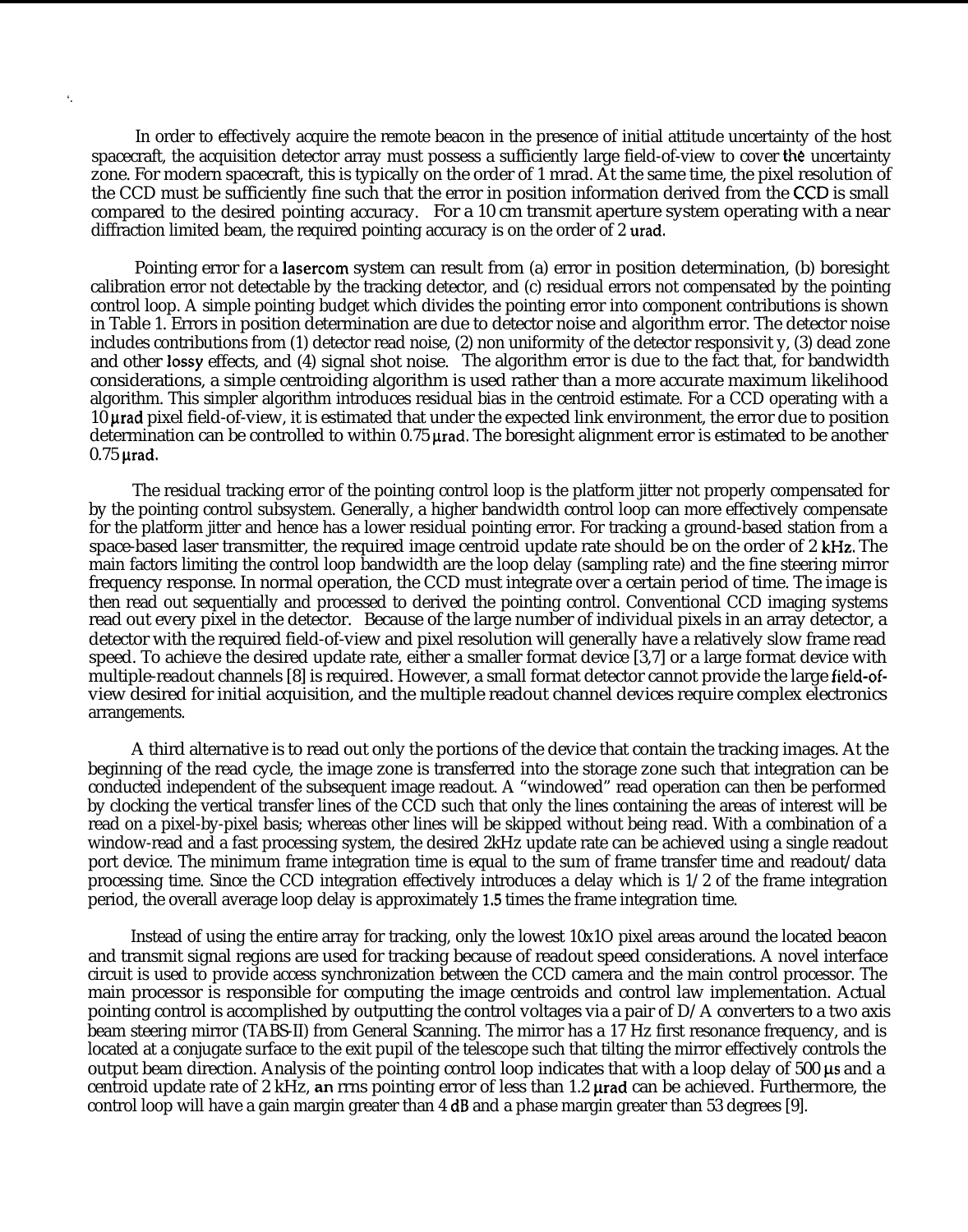As mentioned earlier, the laser transmitter module used in the OCD is decoupled from the main telescope optics assembly, and is comected to it by a single mode optical fiber which delivers the modulated optical signal. The de-coupling of the laser transmitter from main optical assembly permits a modular design of the laser transmitter, which can be carried out independent of the main optical assembly design. Furthermore, by locating the laser transmitter away from the main optical assembly, thermal control problems associated with the laser can be considerably simplified.

### 6. INSTRUMENT CONTROL AND PROCESSING

External control of the OCD Instrument is provided via a user control terminal. The control terminal simulates the data interface expected between the lasercom instrument and the host spacecraft. The Control Terminal interfaces between the operator and the instrument, and translates all user input to control commands that are sent to the instrument. Likewise, it interprets the status data sent by the instrument into numerical values that are displayed on the status screen. The Control Terminal is implemented using an IBM-compatible PC and a frame grabber to display the CCD image.

The internal instrument control of the OCD is accomplished using a single board Digital Signal Processor (DSP) based on the Texas Instrument TMS320C40 and an associated interface circuit board. The function of the control system is to perform the following functions:

- a, Control directly the horizontal and vertical transfers of the CCD,
- b. Monitor the detector output data to acquire and track a remote beacon signal
- c. Compute necessary pointing coordinates based on point-ahead ephemerides and current attitude input,
- d, Close a steering mirror control loop at 2k Hz update rate,
- e. Close a coarse-pointing gimbal (if used) control loop at 200 Hz update rate,
- f. Provide asynchronous command reception and acknowledgment,
- g. Provide status return on demand,

 $\blacktriangleleft$ 

h. Monitor the status of the instrument and flag the control terminal of any anomaly.

The DSP has parallel pipelines and can support a maximum processing throughput of 50 MFLOPS. Furthermore, it has built-in timers (frame time tracking) and direct memory access (DMA) circuitry (for CCD control) [10]. The detector and the interfacing circuit designs are greatly simplified by requiring the processor to provide direct control of the horizontal and vertical shift clocks. This can be accomplished by using a DMA write to the circuit which control the CCD timing. The DMA can be executed in the background and hence does not burden the processor. The processing budget is determined by the frame rate, which is based on the CCD integration time of 500  $\mu$ s to produce the required 2 KHz update rate.

At the beginning of every frame interrupt, the CCD is set to transfer the image from the image plane to the storage plane. During that period of time, the processor will poll the communications port to monitor any command update, and compute the desired point-ahead angle based on the following information: (a) pointahead angle supplied by the ephemerides, (b) current orientation of the host platform relative to the standard reference frame, and (c) current position of the gimbal (if one is used). At the end of the frame transfer operation, the centroiding process will be initiated. This is accomplished by first rapidly shifting (vertically) to the line of interest. Pixels that are in the tracking window are then processed to compute the following quantities: (a) number of pixels above tracking threshold, (b) integrated intensity, (c) centroid position, (d) average intensity along the window boarder, and (e) new window coordinate based on the current centroid position, The new window coordinate is computed such that the centroid is always near the center of the window. This ensures accurate tracking of the window. The number of pixels above threshold and total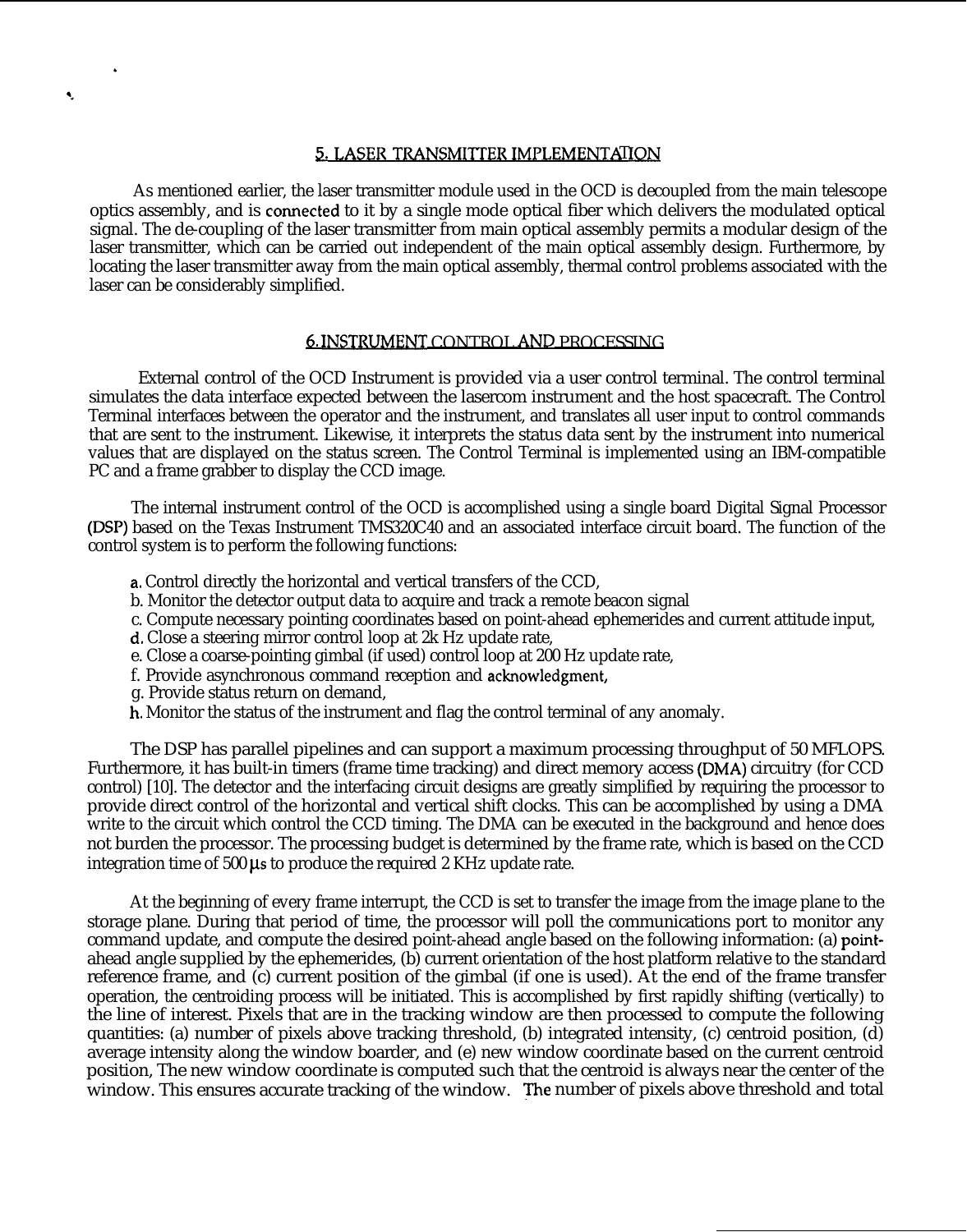integrated intensity values serve as auxiliary information that can be used for clutter rejection and lost track detection. Finally, the average intensity along the window boarder provides an indication of the background intensity which can be subtracted from the current pixel value. For the OCD implementation, this background intensity value is assumed to be uniform throughout the window, and is subtracted off in the subsequent frame processing.

 $\ddot{\phantom{1}}$ 

 $\ddot{\phantom{a}}$ 

At the end of centroid computation, the control signals are calculated based on the current point-ahead value and the desired point-ahead value. The control signal calculations, which are performed via three concatenated second order IIR filters, are accomplished within 20  $\mu$ s. These signals are then fed into the digitalto-analog converts to drive the mirror.

#### 6. CURRENT DEVELOPMENT STATUS

The OCD Telescope Optical Assembly has been fully integrated and aligned. Additionally, a test and evaluation station, capable of providing a plane-wave beacon signal, and measuring the OCD'S performance parameters, has been designed, built and aligned. The acquisition and tracking electronics and preliminary software have been integrated together in a table-top demonstration environment and are ready for integration with the TOA. Testing of the TOA is ready to begin. Tests to be performed include the transmit beam divergence, pointing direction, point-ahead angle implementation and accuracy, acquisition and reacquisition times, total power output, **and** overall communications modulation performance.

### 7. SUMMARY

The architecture of the OCD Instrument represents a significant reduction in system complexity compared to previous lasercom system implementations. A single array detector is used for both initial pointing acquisition and fine tracking. The array detector also permits direct optical feedback of the point-ahead angle. By operating the CCD in a "windowed" read mode, the instrument can achieve the desired tracking bandwidth without requiring complex signal processing circuits. Furthermore, because the detector measures the pointahead angle directly, only one steering mirror is required for both transmit signal point-ahead and platform jitter compensation. Finally, the use of fiber optics permits modulator design of the transmit laser and simplifies the thermal management design of the main optical assembly. The reduction in design complexity can lead to a reduced system cost and an improved system reliability. Furthermore, it can permit the implementation of a new generation of lasercom instruments capable of realizing the inherent advantages of optical frequency communication systems.

The high bandwidth CCD-based tracker concept has been validated separately in a laboratory demonstration. Preliminary versions of the required software for pointing acquisition and tracking, as well as instrument control, have been completed and integrated with the laboratory demonstration. At the same time, implementation of the laser transmitter has been completed. **The optical design, fabrication, and alignment of** the telescope optics has been completed. The optical design requires only 12 spherical refractive elements and two aspheric mirrors. The design of the OCD Instrument is currently being experimentally validated.

### **7. ACKNOWLEDGMENTS**

The research described in this report was carried out by the Jet Propulsion Laboratory, California Institute of Technology, under contract with the National Aeronautics and Space Administration. The authors would like to acknowledge the work of D. Russell, S. Baker, and S. Burusco of Loral EOS, and H. Ansari, C. Chen, L. Voisinet, H. Hemmati, N. Page, R. Helms, and B. Von Lossberg for their contributions.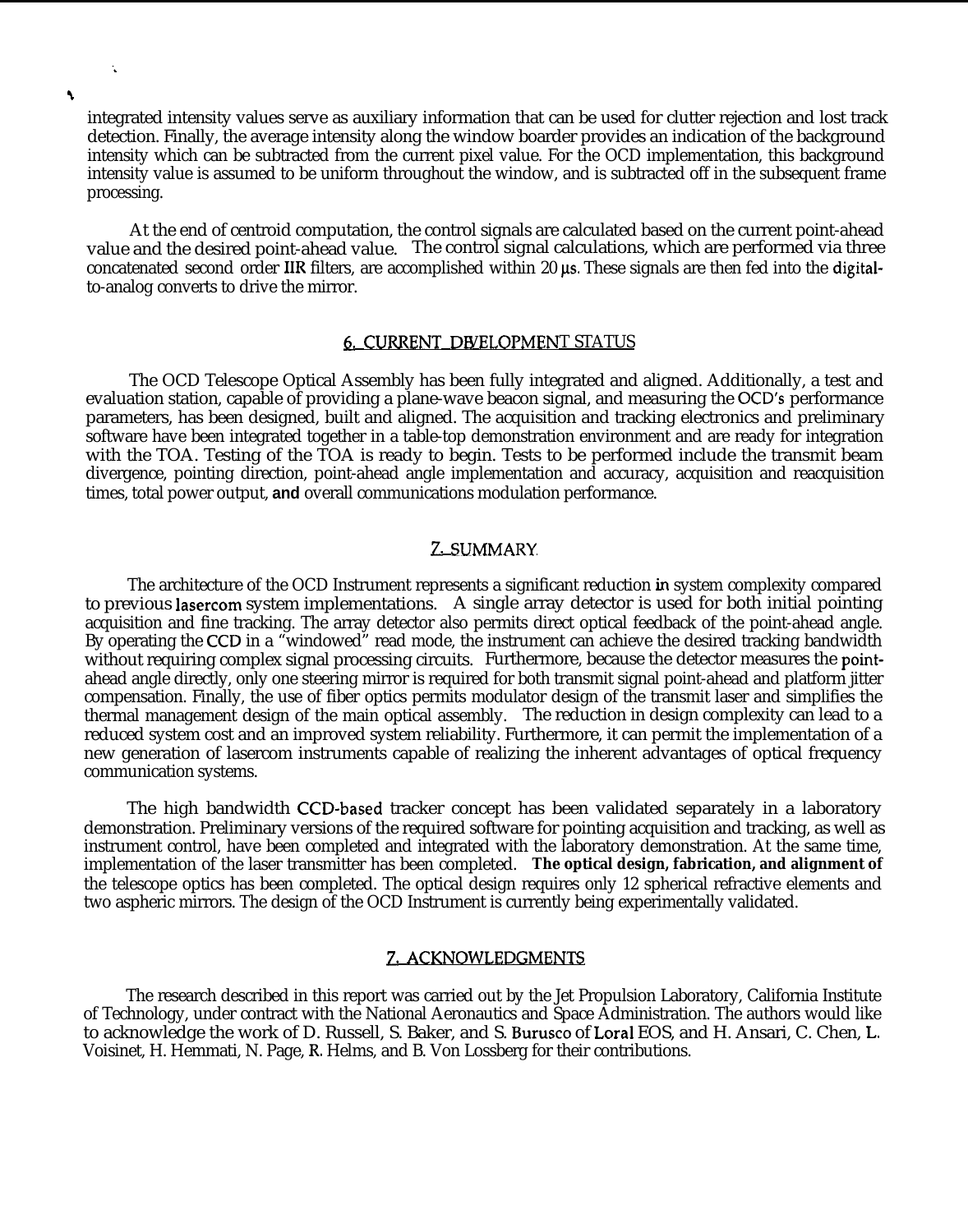

Figure 1. Concept of an Optical Communication Demonstrator Instrument

.-

 $\tilde{\mathbf{r}}$ 

 $\mathbf{v}_\mathrm{c}$ 



Figure 2. OCD'S Telescope Optical Assembly



Figure 3. OCD Optical Diagram